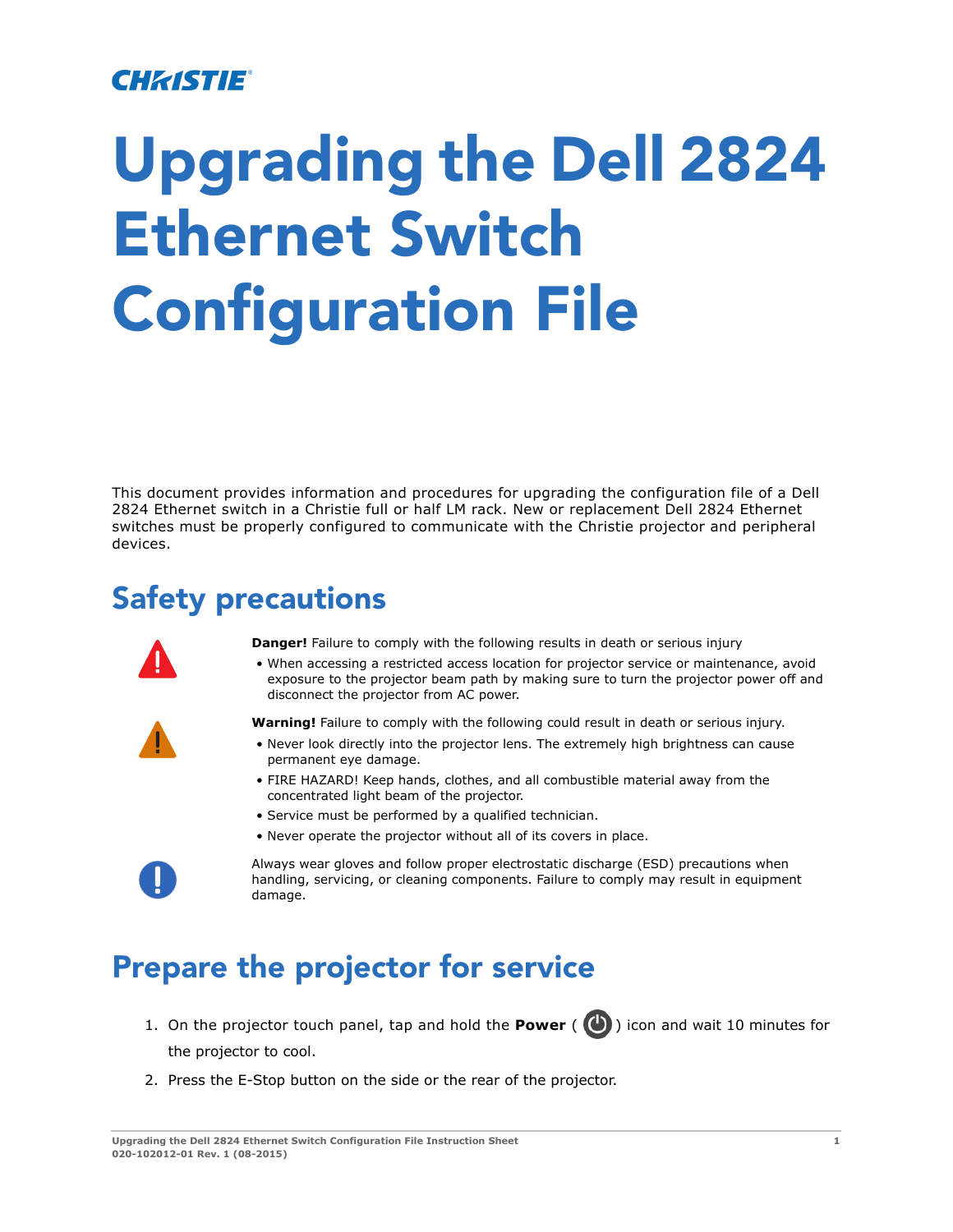

- 3. Move the projector breaker switch to the off position.
- 4. Disconnect the projector from AC power.
- 5. Rotate the beam stop to the closed position.
- 6. Remove the key from the rack key switch.

# **Download the configuration file**

- [1. On the computer that you will use to configure the Dell 2824 Ethernet switch, open a web](http://www.christiedigital.com)  browser and browse to the Christie Digital web site (http://www.christiedigital.com).
- 2. Click **Products** > **Digital cinema projectors** > **Christie CP42LH** > **Downloads** > **Software Downloads**.
- 3. Download the configuration file for the Dell 2824 Ethernet switch.

# **Connect and configure the Dell 2824 Ethernet switch**

- 1. Connect one end of an Ethernet cable to an Ethernet port on the front of the Dell 2824 Ethernet switch.
- 2. Connect the other end of the Ethernet cable to an Ethernet port on a computer.
- 3. Connect one end of the AC power cord to the receptacle on the back of the Dell 2824 Ethernet switch.
- 4. Connect the other end of the AC power cord to an AC outlet.
- 5. Add the Dell 2824 Ethernet switch to the same subnet as the computer:
	- a. Click **Start** > **Control Panel** > **Network and Sharing Center**.
	- b. Click **Change Adapter Settings**.
	- c. Right-click the connection for the Dell 2824 Ethernet switch and select **Properties**.
	- d. From the **This connection uses the following items** list, select **Internet Protocol Version 4 (TCP/IPv4)**.
	- e. Click **Properties**.
	- f. On the **General** tab, select **Use the following IP address**.
	- g. In the **IP address** field, type **192.168.252.3**.
	- h. In the subnet mask field, type **255.255.255.0**.
	- i. Click **OK**.